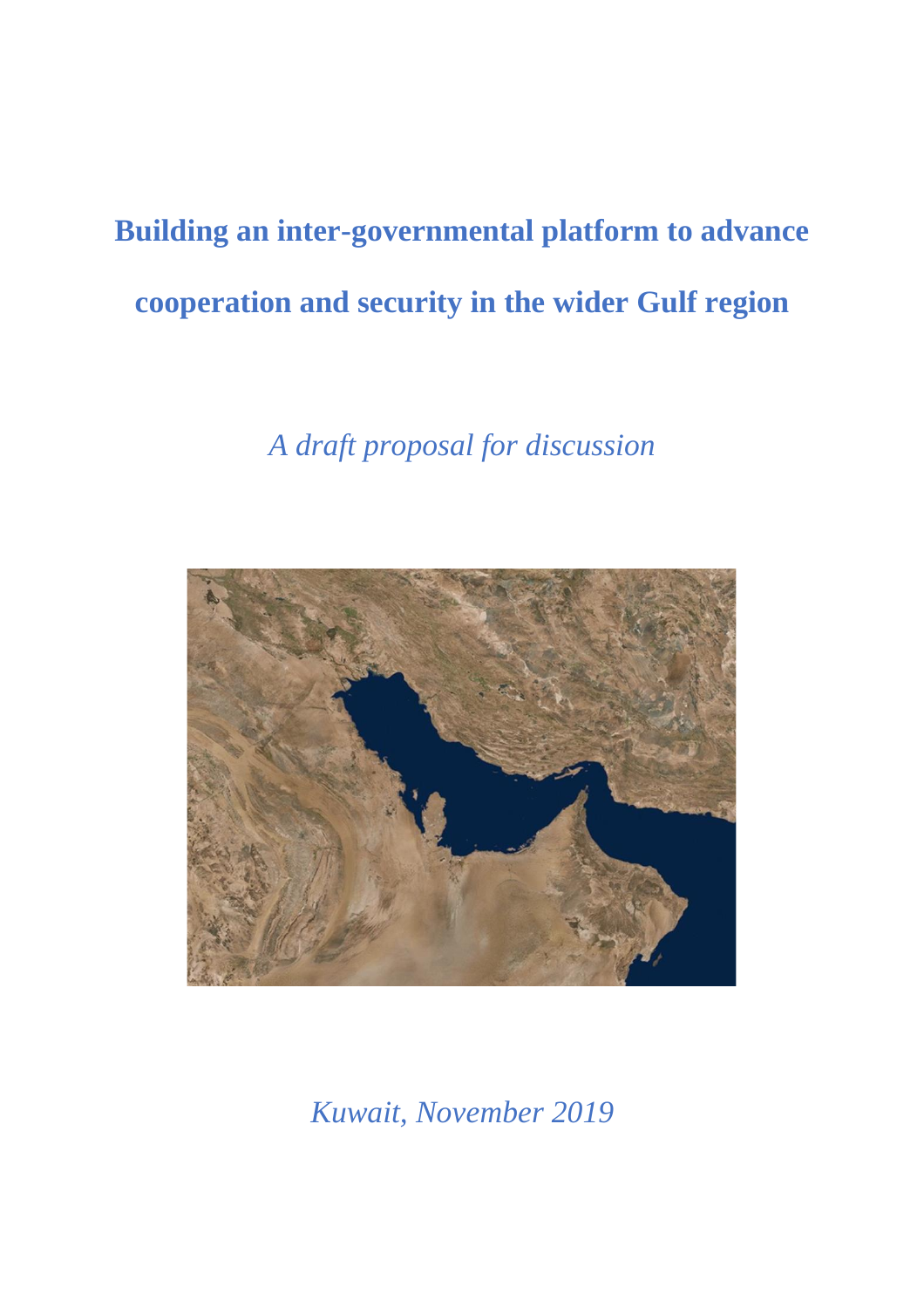# **Agenda**

| Building an inclusive multilateral regional organization 4<br>A platform that contains friends and adversaries<br>$\bullet$<br>A platform to address vital regional issues                     |
|------------------------------------------------------------------------------------------------------------------------------------------------------------------------------------------------|
| • Environmental issues<br>• Security<br>• Energy markets<br>Economic development<br>$\bullet$                                                                                                  |
|                                                                                                                                                                                                |
| A potential window of opportunity in spite of current tensions<br>$\bullet$<br>A careful communication<br>$\bullet$<br>A phased approach to bring stakeholders gradually on board<br>$\bullet$ |
| Phase 1: Preparing the concept<br>$\bullet$<br>Phase 2: Getting all stakeholders on board<br>$\bullet$<br><b>Phase 3: First conference</b><br>$\bullet$                                        |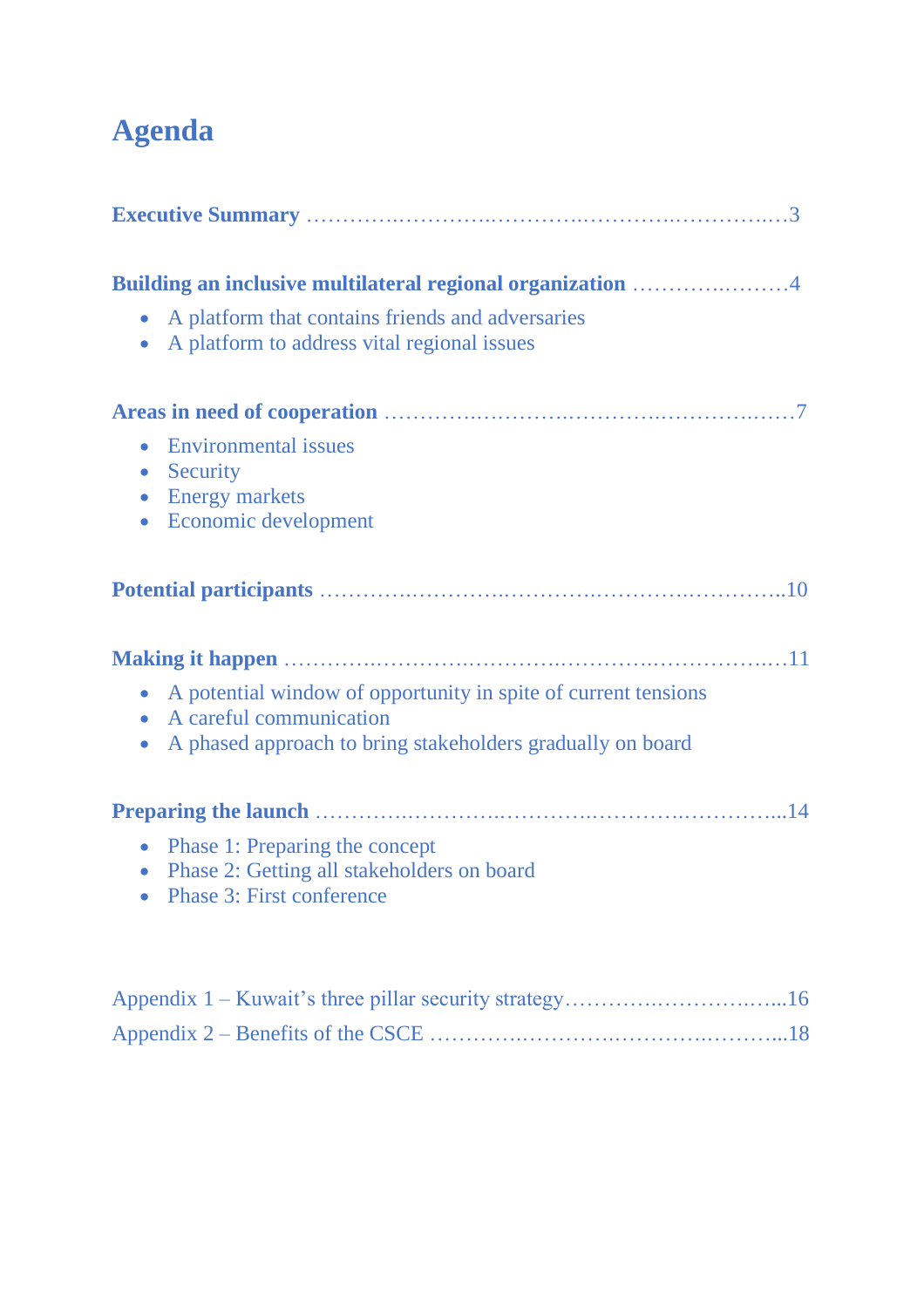## **Executive Summary**

Kuwait's Vision 2035 suggests that Kuwait sponsors the creation of an "Organization for Security and Cooperation in the Gulf" (OSCG) for members of the wider Gulf region. It would allow both friends and adversaries to participate and create a platform to address vital cross-border issues and opportunities in the region. At the moment the Middle East is the only major region in the world that doesn't have an effective and inclusive multilateral organization, that full-fills this function and brings countries together which otherwise wouldn't discuss their different views and interests.

Such an organization can learn from the experience of similar bodies, especially the "Conference for Security and Cooperation in Europe" (CSCE), which during the height of the cold war managed to create channels of bi-lateral and multi-lateral negotiation and cooperation between the cold war camps. The CSCE is credited with having helped to deescalate conflicts and drive cooperation in many areas in spite of ongoing political differences and hostilities. It established mechanisms of non-violent conflict resolution, early warning systems, and confidence-building measures. And it created several areas of economic cooperation which beside the economic benefits also helped to de-escalate tensions in other areas.

An "Organization for Security and Cooperation in the Gulf" (OSCG) could follow this example. It could organize a process of conferences and meetings, where the most pressing issues can be addressed by high level government delegations. And it could then establish technical working groups to discuss specific areas and develop recommendation, for example on protection of marine environment, security in the wider Gulf region, cooperation in the area of energy and economic development.

The organization should initially contain the GCC countries plus Iraq and Iran. International stakeholders, like the USA and potentially even the P5+1 countries (security council members plus Germany), should also participate, potentially under an observer status.

The participating countries would have to agree on certain principles, which allows them to advance the finding of solutions in such a difficult environment. Principles that proved helpful with similar organizations include equal voting rights or the rule that decisions are only politically rather than legally binding.

The establishment of such a process or organization needs to be carefully planned and prepared given the current political climate. As Russia and recently Iran also suggested the establishment of a regional security platform, it is important that Kuwait positions its own proposal as a counteroffer supported by all or some GCC countries. Otherwise Kuwait risks to be perceived by some of its own allies to fall into an Iranian trap.

Still, the current discussions show that the time might be right for the region to finally also create a regional platform where all players can come together in spite of their differences, address vital cross-border issues and find solutions. The future of all countries in the Gulf depends on those.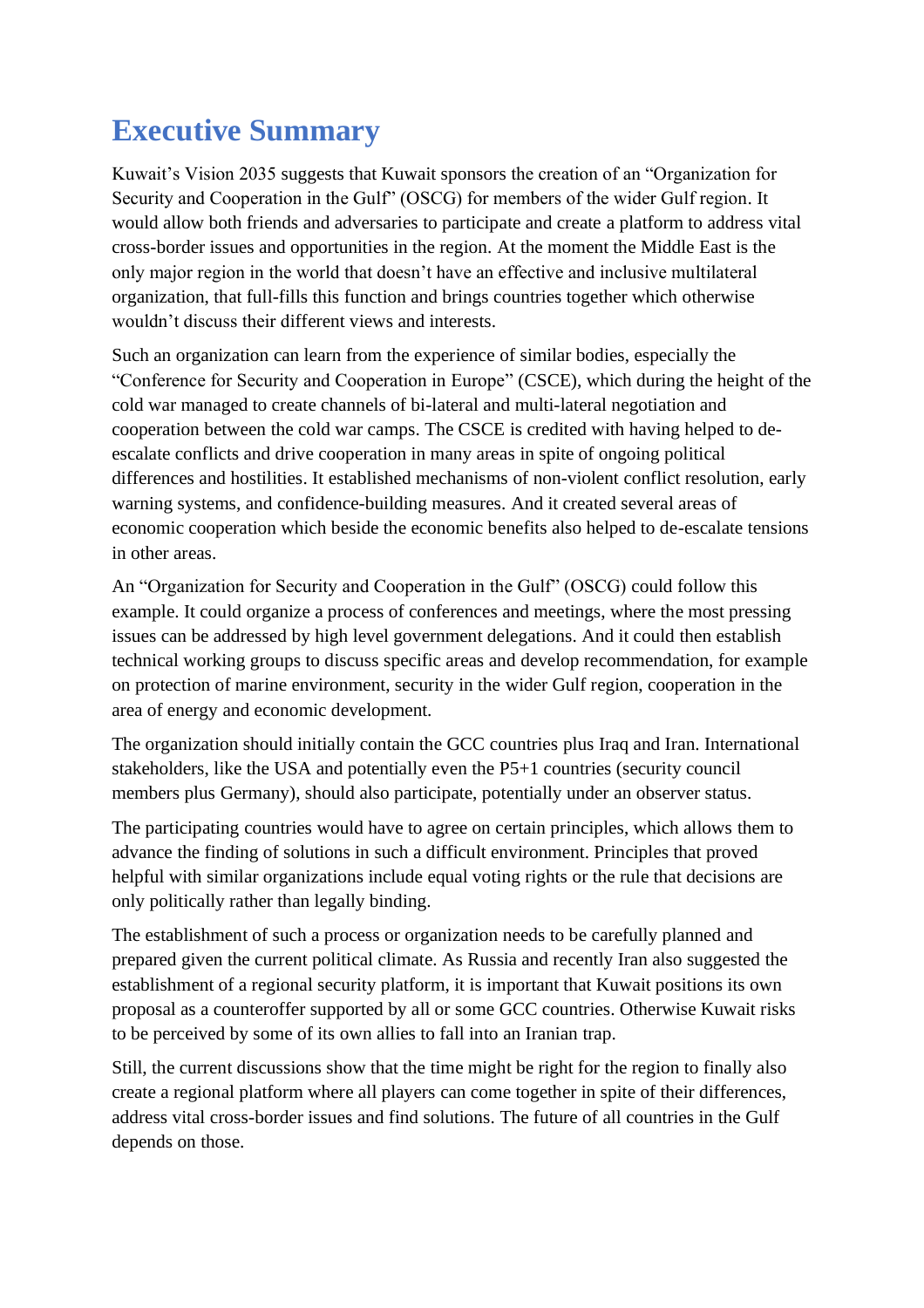# **Building an inclusive multilateral regional organization for security and cooperation**

### **A platform that contains friends and adversaries**

The potential impact of an inclusive multilateral regional organization has been proven during the cold war, when the USA and its allies were at loggerheads and often at the brink of war with the communist world. The idea was that there is the need for a platform of adversaries, where in spite of all the tensions urgent areas of mutual interest could be addressed through conversations, information exchange and coordination. The two blocks started the "Helsinki process" which then led to the creation of the *"Commission for Security and Cooperation in Europe" (CSCE)* and later the OSCE These organizations are today credited with helping to reduce tension during the cold war, minimise misunderstanding and prevent military accidents as well as advance necessary technical areas of cooperation during this period.

Similar principles are nowadays applied to other regional organizations which bring players together with different and often opposing or even hostile interests. Examples include:

- *"Shanghai Cooperation Organization" (SCO)* for central Asia (which includes for example both India and Pakistan, as well as China and Russia.)
- Several platforms linked to ASEAN, like the *"ASEAN Regional Forum"* or the "*ASEAN Plus Three Forum"*, which include the South East Asian countries together with China, Japan and Korea, all of which have very diverging interests in the South China Sea for example
- The *"South Asian Association for Regional Cooperation" (SAARC)* with the adversaries India, Pakistan and Sri Lanka.
- Similar arrangements are currently under discussion for other conflict areas, like in *North-Eastern Asia,* where both Koreas with their regional and international allies would be included.

**At the moment the Middle East is the only major region in the world that doesn't have an effective and inclusive multilateral organization, that full-fills a similar function**. And this in spite of the fact, that the need for coordination and reduction of tensions is among the highest in the world.

### **A platform to address vital regional issues**

It is time for the countries in the wider Gulf region to establish a similar platform, initially as a process and later potentially as an organization. In its set-up, principles and processes it can learn from the experience of these other organizations.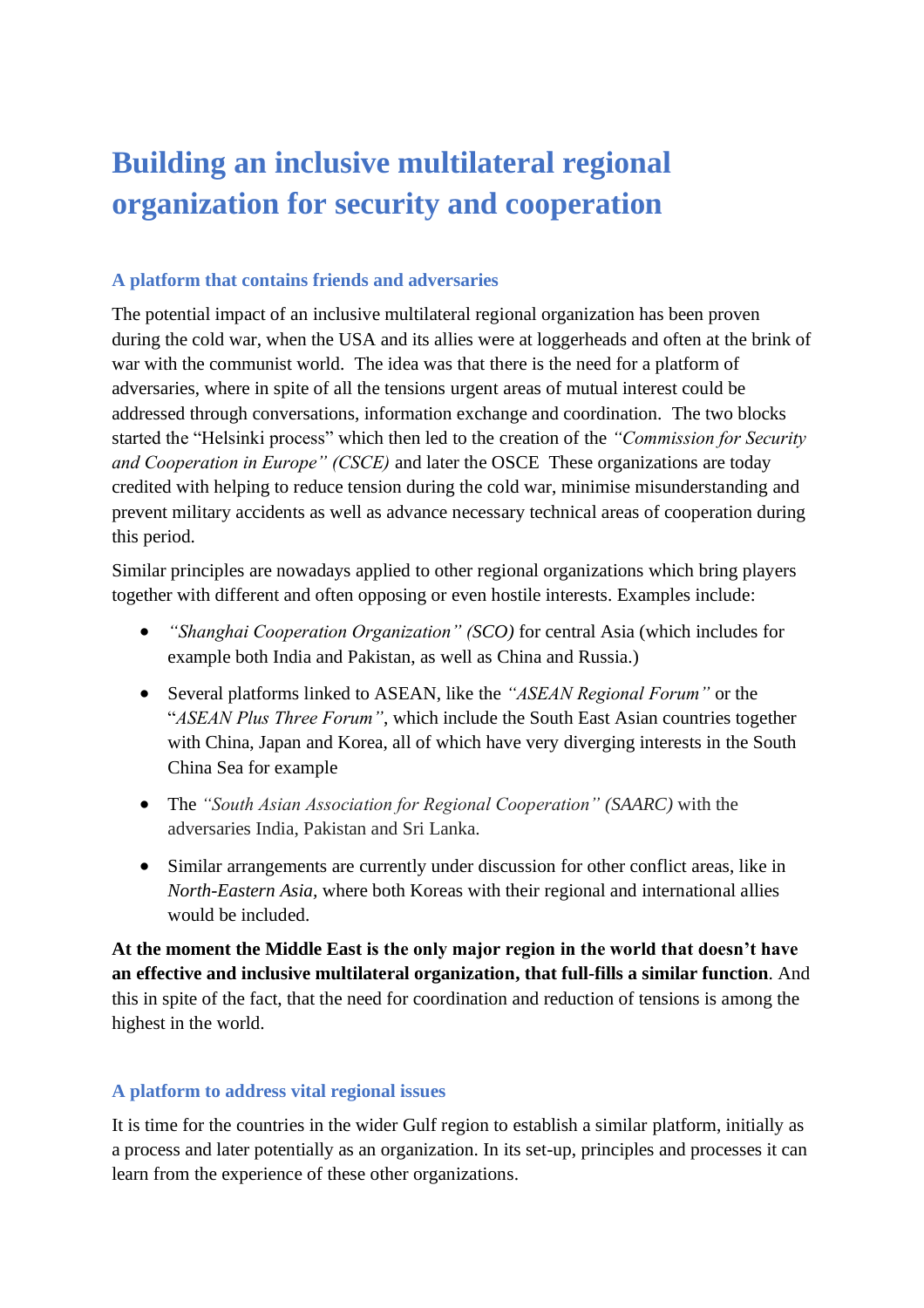- **Areas to be covered.** Starting with the recognition that there are different and often conflicting interest, such a process or organisation could create a platform to discuss diverse issues of importance for the wider Gulf region like security, environmental issues, cooperation in the area of energy and economic development (see separate chapter below)
- **Membership and participation.** The OSCG should start with the core membership of the countries in the wider Gulf region, which would include the GCC countries, Iraq and Iran. International strategic partners and stakeholders, like the USA but potentially also China, India and Russia or the P5+1 countries could be involved in different forums as observers. The Shanghai Cooperation Organisation, for example, differentiates between member states, observer states, dialogue partners and guest attendances. (see separate chapter below)
- **Organizational set-up.** The platform could grow through a phased approach. It could start as a process with well-prepared meetings and conferences and a small secretariat, similar to the "Helsinki Process" and then develop into a more structured organization over time if it is judged to be the right moment.
- **Principles of platform.** The participating countries should agree on certain principles Based on the experience of the CSCE, ASEAN or the different UN bodies that focus on urgent issues with conflict partners at the table. Principles that should be considered for inclusion are for example:
	- o A commitment by all states of non-interference in the internal politics of other members
	- o Equal voting rights of each member. However, decision making would happen by consensus so that every member state would be able to veto any action by the collective
	- o Decisions should be politically rather than legally binding. No participating state will have to be afraid of being forced by others to undertake measures against its will. Lacking mechanisms of legal enforcement will make it easier for the participating States to reach out for a consensus.
- **Process.** There could be different kind of meetings.
	- o *Regular meetings* where the countries can share their concerns and fears, identify threats and opportunities and clarify their current position and interest in the joint conversations. These meetings would be attended by high level representative of the member countries.
	- o Meetings of *subcommittees* discussing technical solutions in specific areas like environment, energy cooperation, security. Participation in these subcommittees is voluntary. Many of the participants will be technical experts. The sub-committees will require a certain degree of autonomy to develop their solutions and suggestions.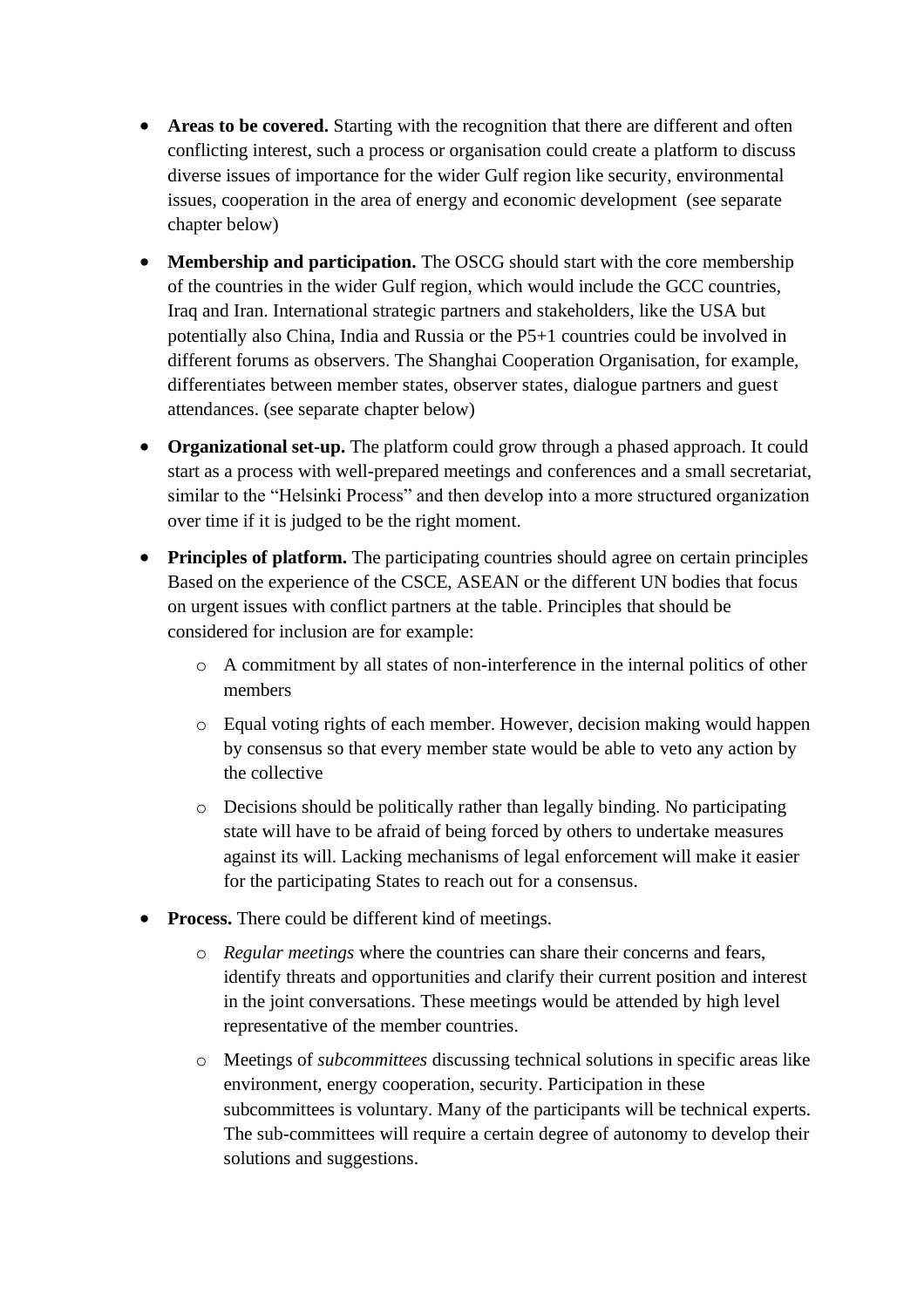- **Potential results of the platform** are multiple. In general, the OSCG should help to create mutual understanding and trust, address joint risks and threats through nonviolent means and identify areas of cooperation in the region.
	- o *Mutual understanding and trust in spite of diverging interest.* Obviously, a lot of tensions in the region are rooted in mutually exclusive interests and claims. However, many conflicts are also growing, purely because of a lack of understanding and trust. Having a platform for exchange of information and joint conversations can reduce these risks substantially.
	- o *Joint declarations.* The CSCE process led to the "Helsinki Final Act", a declaration signed by all participating countries, which became the foundation of future cooperation in the area of security and conflict resolution, economic and scientific cooperation and human rights.
	- o *Bi- or multilateral treaties* on different issues.
	- o *Confidence- and Security-Building Measures (CSBMs)* especially in the area of security and conflict resolution. For the CSCE these included among others:
		- An annual exchange of military information. Prior notification of certain military activities. Observation of certain military activities. Constraining provisions on military activities.
		- Compliance and verification measures
		- A network of direct communication ("hot links"/ "red telephone") between the various capitals
		- Mechanisms of conflict resolution
	- o *Cooperation projects* in vital areas of cross-bounder challenges.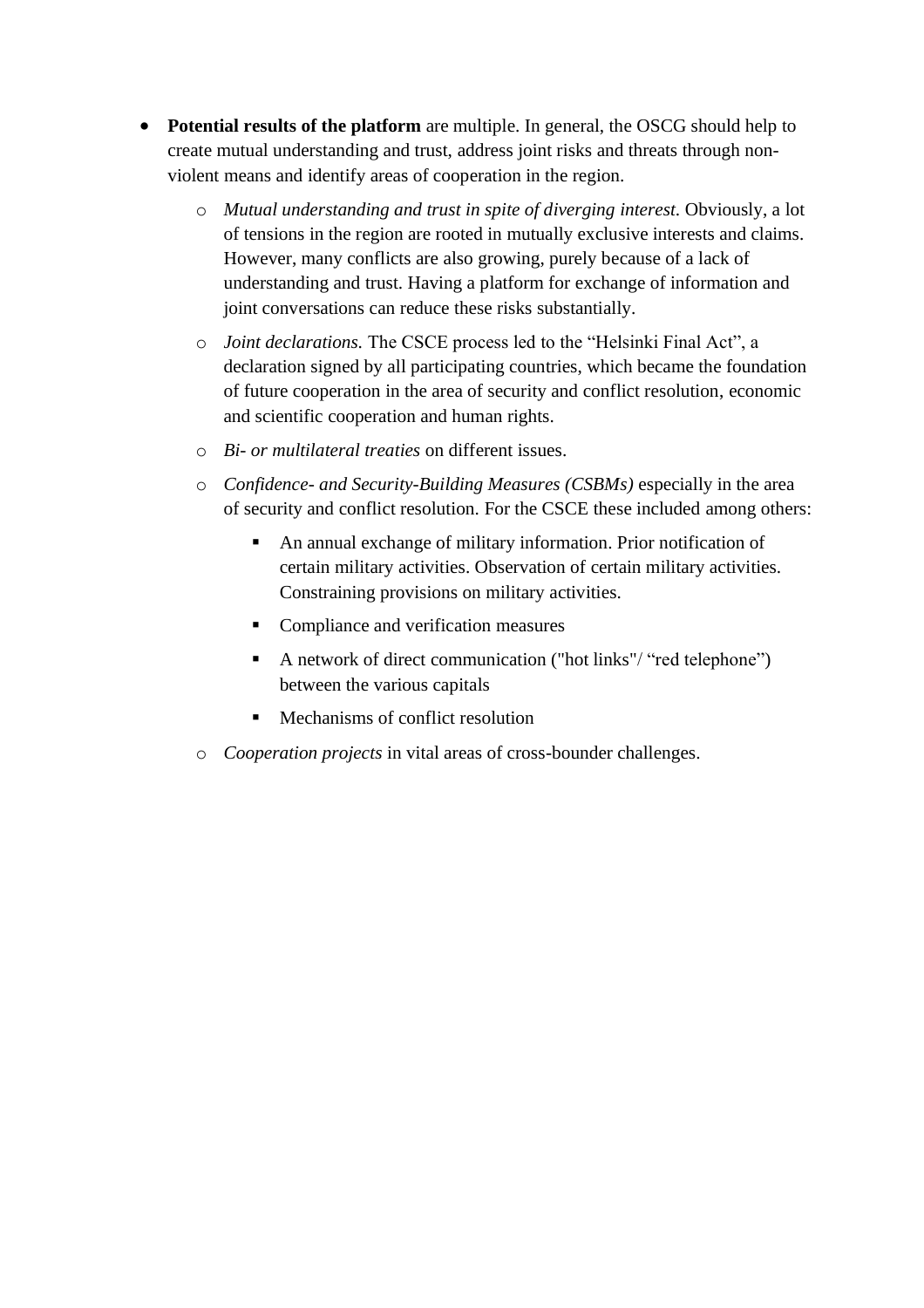### **Areas in need of cooperation**

There are several areas that are in need of urgent cooperation among the states in the wider region, which will have to be addressed, even if there is continuous disagreement and tension in other areas

### **Environmental protection and climate change**

In the area of environmental protection and climate change it is most obvious that most issues are transborder and solutions will have to be supported by the several countries. Some of the key issues include

- Marine Environment: Habitat Loss due to rapid coastal development and the decline in fish stocks can be considered the most important transboundary environmental issues in the Gulf (see separate document "Brief on Marine Environmental Issues in the Gulf"). Climate change is expected to exacerbate an already stressed environment. The Gulf countries are particularly vulnerable to sea level rise which is expected to inundate vital coastal cities. In addition, rising temperatures and salinity due to reduced rainfall, increased evaporation and acidification will impact vulnerable habitats and migratory patterns of key fisheries stocks. An integrated management approach which identifies priority actions within the region could provide an opportunity for increased technical cooperation within the framework of the OSCG.
- **Water scarcity and security:** The GCC countries in particular rely on desalination as a water source as it is one of the most water scarce regions in the world. Desalination plants produce large amounts of brine as a by-product that is discharged into the sea. The impact of brine pollution on the water security profile of GCC countries cannot be over-stated. Any risk of disruption to the desalination process, whether incremental or catastrophic, must be carefully assessed as a social, economic and political priority and if possible mitigated to avoid significant risks to economies of Gulf countries.

In addition, other renewable and non-renewable water resources are under stress due to groundwater depletion for agricultural use, dam construction upstream of the Tigris and Euphrates rivers and pollution discharge impacting the water quality of the Shatt al Arab area and the Gulf as a whole. This stress is expected to increase as rainfall decreases due to climate change.

A regional water supply network and a regional water management strategy can be an optimal solution given the high environmental impacts and socio-economic risks of the current water management practices

• **Air Pollution:** The region is characterized by poor air quality due the natural occurrences of dust and the highly polluting fossil fuel, energy and transport sectors. Emission standards and regulations are generally lax causing high rates of morbidity and mortality.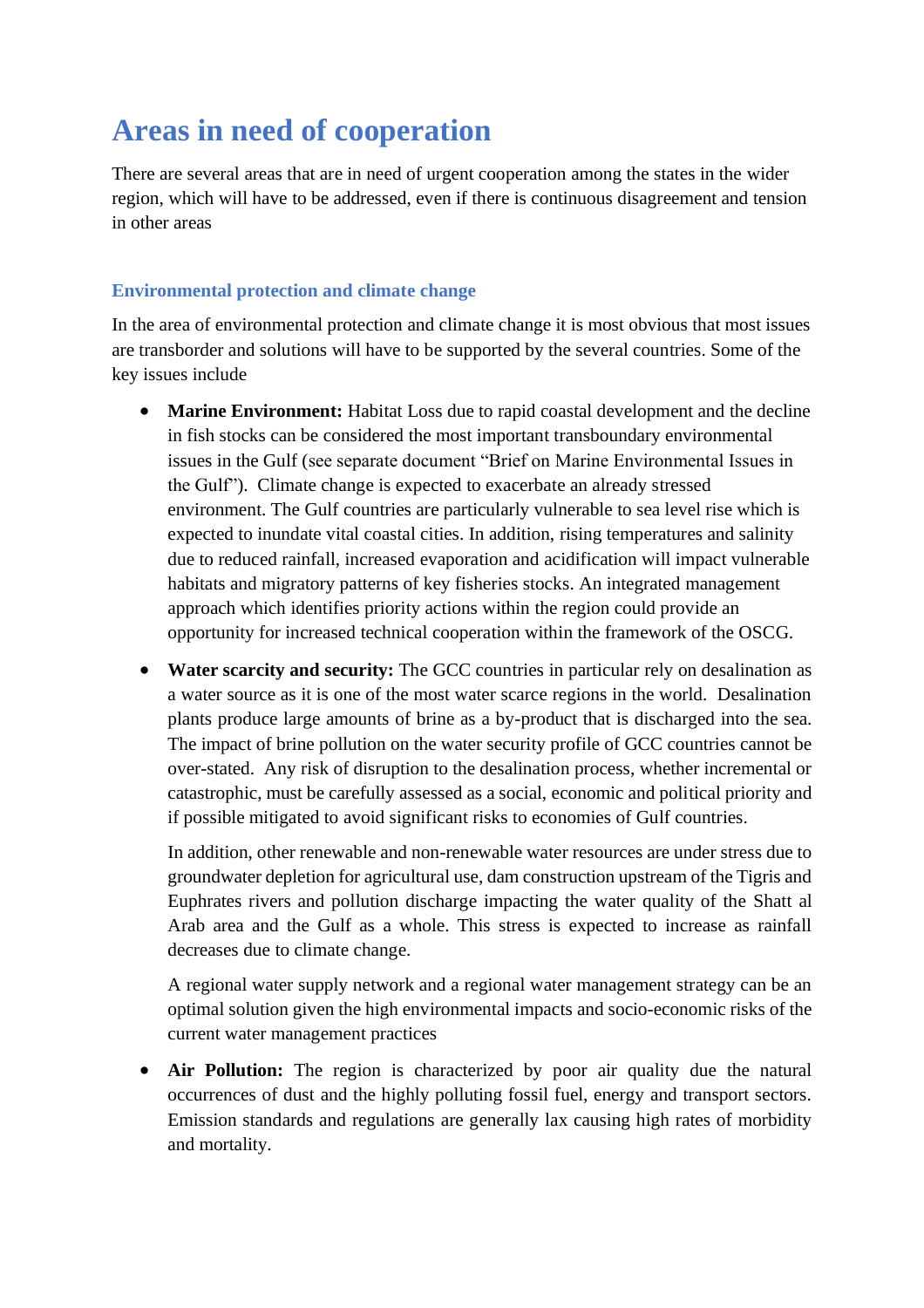Transboundary factors are likely to be accelerated by climate change due to the expected increase in regional dust storms. Large scale deployment of renewable energy, improved transport systems, regional dust reduction initiatives, combatting desertification, harmonizing air quality standards are essential to improve ambient air quality in the region.

• **Climate Change:** In general, the one issue where countries of the region might have common ground is climate change. The impact of climate change has no geographic borders. It is a cross cutting issue that impacts all sectors and has profound economic consequences if not addressed urgently. While mitigation is contentious at this stage due to the reliance of all the countries on fossil fuels, adaptation to the impacts of climate change can be an entry point to enhance further collaboration.

### **Security**

Security questions were at the core of the CSCE and should also be prominent for the OSCG. In this area, several issues would have to be addressed.

- **Security of the shipping routes in the Arabian Gulf.** This is not only key for the export of oil, but also the import into the GCC for example of vital supplies like food, medicine and pharmaceuticals.
- **Counterterrorism and counter-piracy** is a major concern of all wider Gulf area countries. In the past the US led Combined Maritime Forces (CMF) focussing on 'defeating terrorism, preventing piracy, encouraging regional cooperation, and promoting a safe maritime environment' have been quite successful. It will have to be analysed which areas of cooperation the new regional security platform should explore.
- **De-escalation of other conflicts in the region.** Mechanism developed in this area by similar organizations could be designed and implemented to prevent contentious topics to develop into violent conflict.

The current tensions around these issues makes it more challenging to set the organization up. However, given recent developments, it might also be an opportunity.

### **Energy markets**

The wider Gulf region is the largest energy hub in the world. Every country in the region faces similar opportunities but also similar challenges. Some of those areas of common interest are being addressed by the OPEC, where most GCC countries as well as Iran and Iraq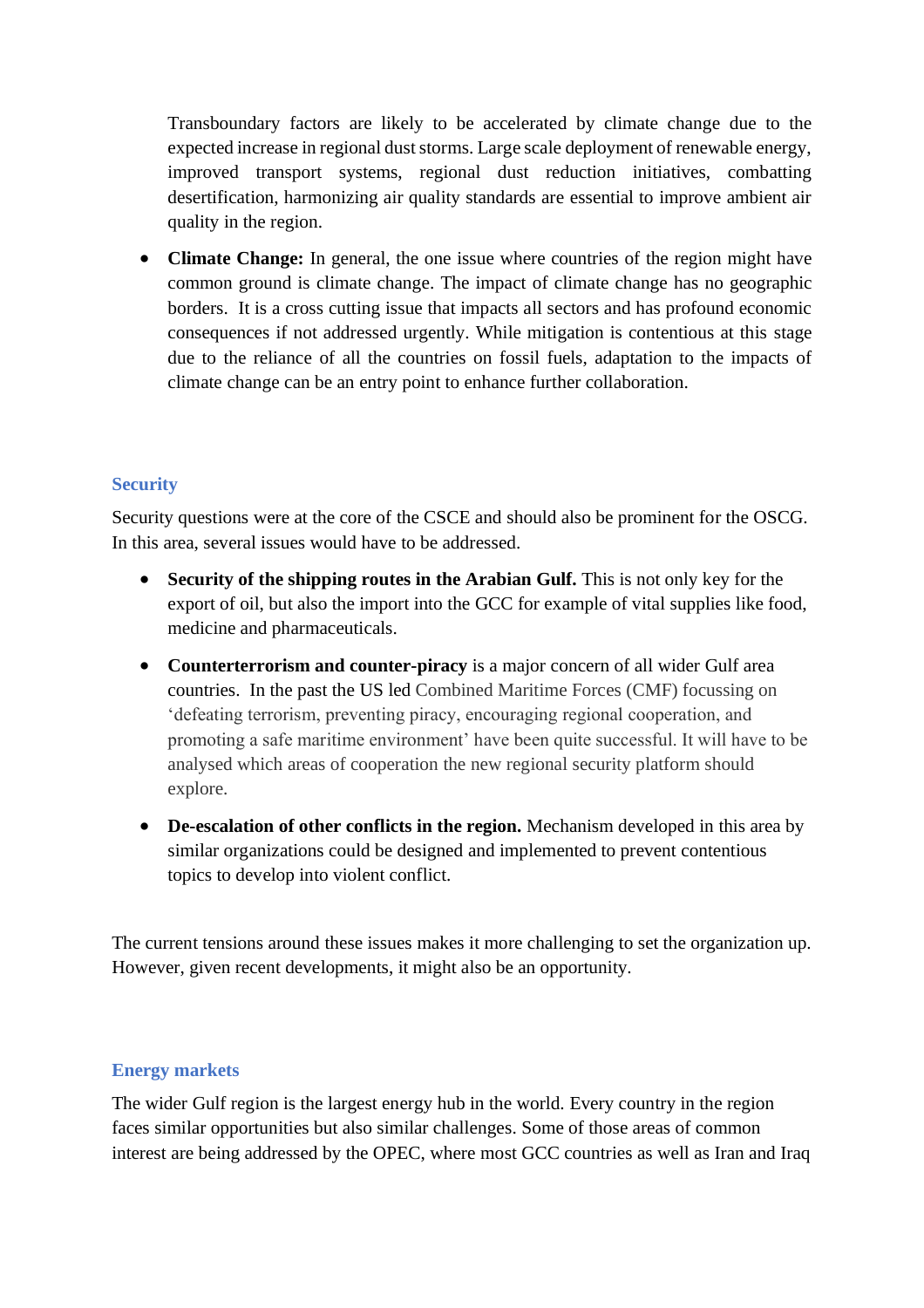are present. However, in other areas, a higher degree of cooperation can help identify synergies and additional opportunities as well as better address risks

- **Diversification of sources of energy.** In order to continue to be a player in the global energy market in the long run, the region needs to intensify the development and leverage of alternative renewable energy sources. Several countries are already experimenting with sun and wind energy. However, if the region wants to take a global leadership position in the area – similar to what it has today with oil and gas – it would benefit from more joint efforts in terms of knowledge development, financing and development.
- **Improved own leverage of energy sources.** Today the wider Gulf states on their own are big energy consumers. However, their resources are often not spent wisely, for example running very wasteful oil-powered electricity plants instead of leveraging the cheaper gas from the region. A higher degree of cooperation and an improved network of pipeline between the countries could lead to a better mix of energy sources on a regional level and would benefit all players involved.
- **Diversify into downstream.** The region does not yet leverage the opportunities it has in terms of downstream development, be it in oil refining or in the development of a petrochemical industry. Some of these developments lead to a market competition between countries and players, which is healthy. However in other areas a higher degree of cooperation on a regional level will lead to a win-win situation for all parties involved.
- **Innovation** in product development and processes. New developments like Blue Hydrogen – are creating new opportunities. There is no reason why the wider Gulf region shouldn't be one of the leaders in developing these kinds of innovations and bringing them to the market.

Of course, these kind of areas of cooperation will require a previous solution of some other issues. As long as the US embargo is enforced it will be difficult for many GCC states to get involved into these initiatives.

However, the OSCG could already do some conceptual preparation for a time when relations are back to normal. It could thus show the lost opportunities and potentially serve as an incentive to come an amicable solution in other areas.

### **Economic development**

The same is true for questions of economic development. These ideas can be implemented after some of the current diplomatic issues have been solved. However, the opportunities identified in this area can have already a positive function before that.

Given its own location, Kuwait would have a special interest in intensified cooperation. Kuwait's aspiration is to become a trade and logistics hub. Its natural "catchment area" is in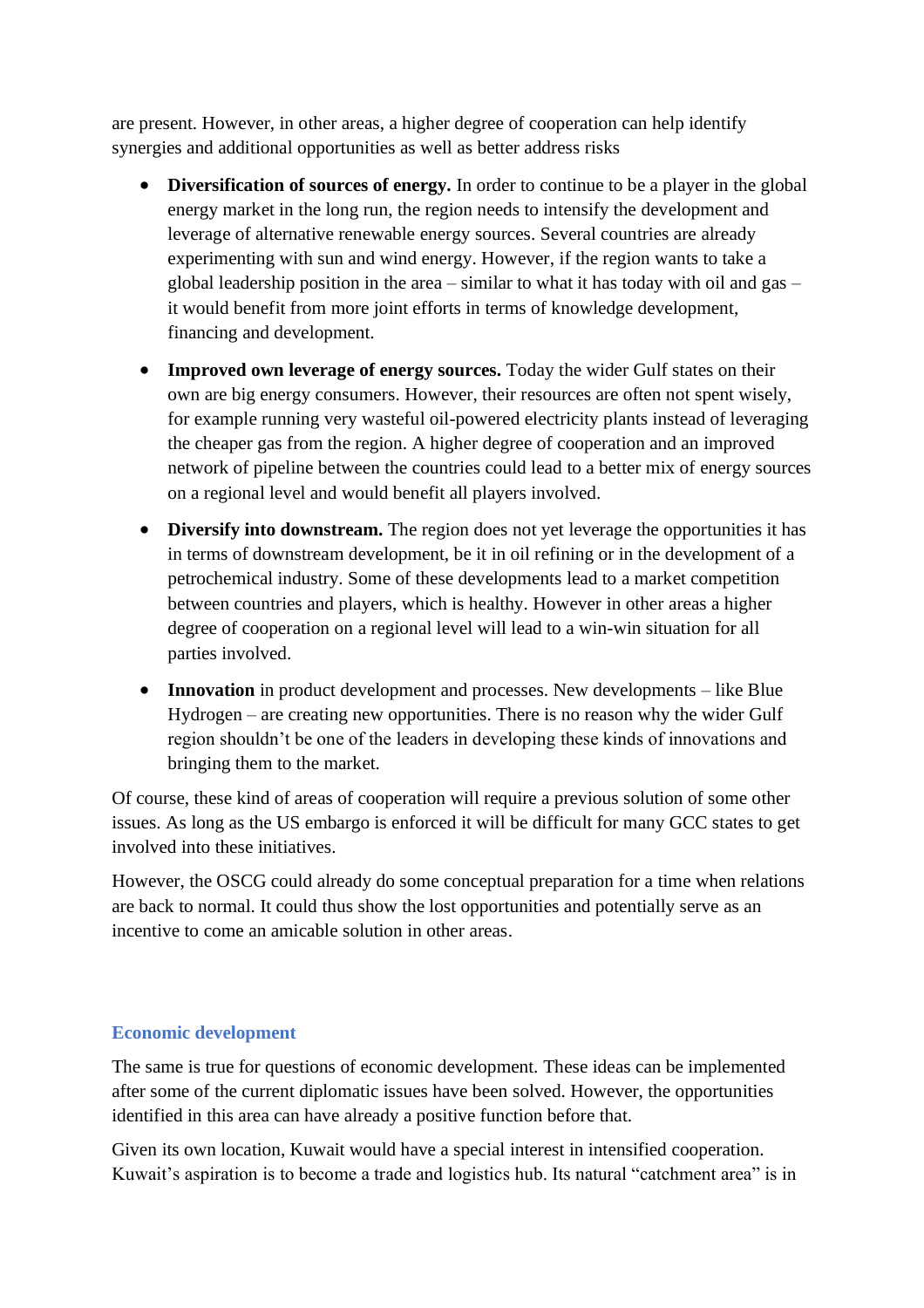the north given that the southern Gulf region is already quite saturated by a world class infrastructure. However, in order to realize this vision and its potential, the coordination between the involved countries has to intensified in several respects in terms of rules and regulations, investment protection, financing structures, etc.

If cooperation in this field would be possible, huge opportunities would open up, as can be seen from other regions. In the wider Gulf region even more so, given that we have very diverse countries which allow to complement each other in strength, expertise and market forces.

# **Potential participants**

The organization should start with the core members of the wider Gulf region:

- The **GCC** countries plus **Iran** and **Iraq** should be considered as founding members.
- Given that the current conflicts in **Yemen** are intertwined with the tensions in the Gulf region, Yemen's inclusion into the platform could be justified and should be assessed for a second stage.
- The focus of the OSCG should be on the issues of the wider Gulf region and it should therefore not try during its initial phase to also address other regional problems, like the Palestinian or Syrian conflict. Accordingly, countries like **Syria, Lebanon, Jordan** or the **Palestinian areas** should not be included at this point in time.

Additionally, some of the international observers should be added early on. These include:

- **USA.** Given the vital role the USA is playing as the factual security guarantor in the region, the USA needs to be included especially in those areas which touch on security questions.
- **China** and **India**. As the leading Asian countries and the same time main oil importer from the Gulf both countries have a major stake and interest in the region. Their inclusion (as observers) could also increase the clout of the new organisation.
- **Russia** plays recently a greater role in the Gulf region. Their inclusion could be positively perceived by Iran as a counterbalance to the Western presence.
- **P5 + 1.** It would also be possible to invite all security council members (P5) as observer to the conference or organization. Adding Germany (+1) turns it into the group which since 2006 has led the diplomatic efforts around Iran's nuclear program. Having the P5+1 group present as observers could be easily justified on diplomatic grounds while at the same time creating a more broad-based observer group with several members sympathetic to Kuwait's concerns, like the US, UK, Germany and France.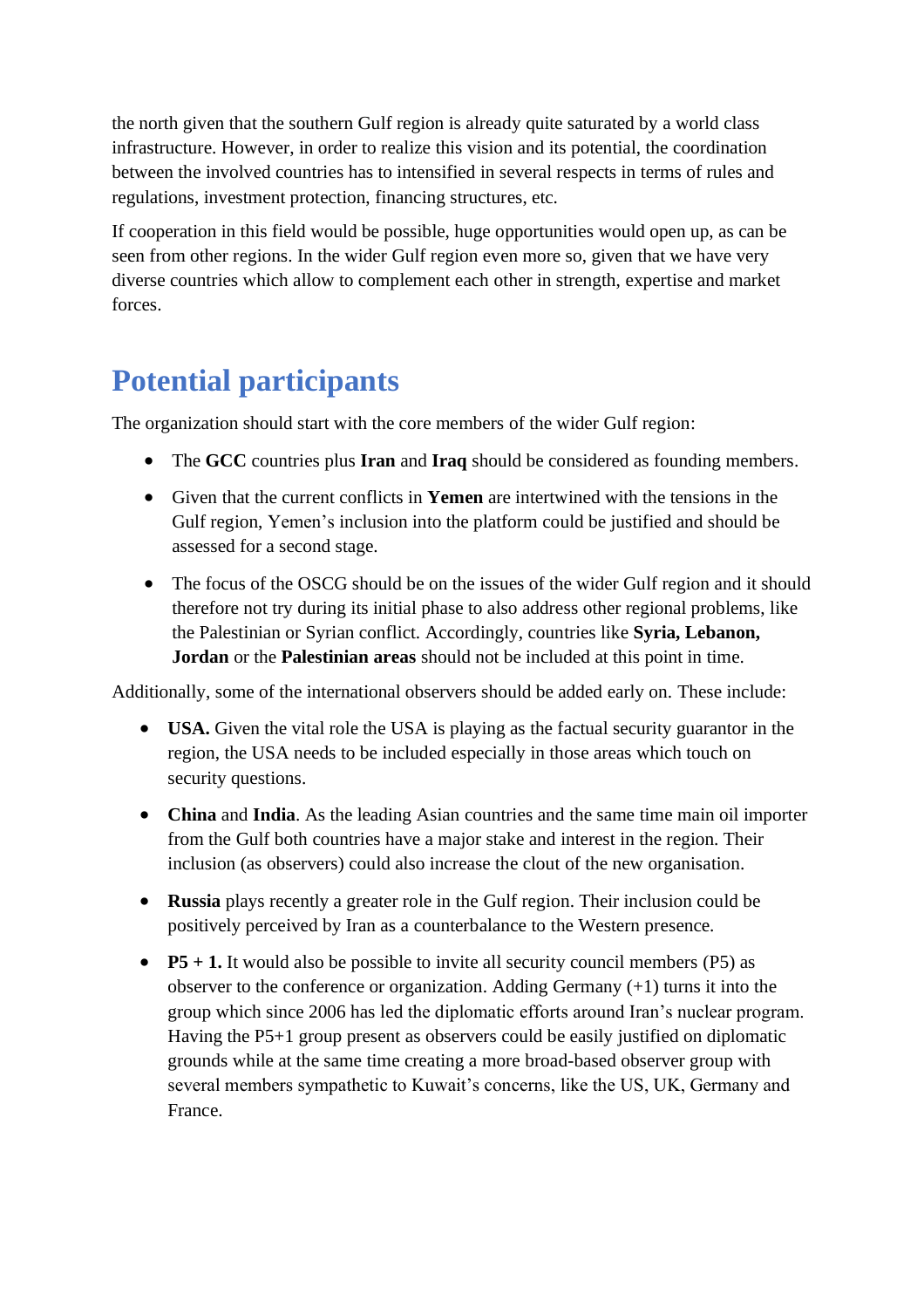# **Making it happen**

### **A potential window of opportunity in spite of current tensions**

While current regional tensions make this an even more urgent task, they also make it more challenging.

- Ongoing tensions and recent military activities in the Arabian Gulf create a challenge for the creation of any platform of regional cooperation.
	- o The political goal and diplomatic efforts of the USA and the KSA focus currently on far reaching isolation of Iran in order to put economic pressure on them and force them to further concessions. They might be reluctant to join a project that brings Iran on a joint table.
	- o Currently Iran doesn't have diplomatic relations with several Gulf states like UAE, Saudi and Bahrain. The US embargo with Iran makes any discussion of future economic cooperation difficult.
	- o Iran's goal is to not have the US involved in security issues in the Gulf region. They might reject a participation of the US even as an observer.
	- o Power infighting in Iran, makes their openness to any form of cooperation less predictable under the current political environment
- The GCC itself is currently divided on several issues
- The US foreign policy has lost its strategic act and long-term vision and is very unpredictable

While these tensions might create a barrier to advancing the discussions about the security platform, there are also signs of an opening window of opportunity. Several stakeholders have signalled their interest in the establishment of a joint security platform. And some of the adversaries in the region – like Iran, the USA and KSA – are by now looking for backchannels to address the current crisis.

• **Recent proposals for the establishment of a regional security platform.** Some of these proposals might not be in the interest of Kuwait, when looking at the details. But the discussion could create a positive momentum which Kuwait could shape with its own proposal.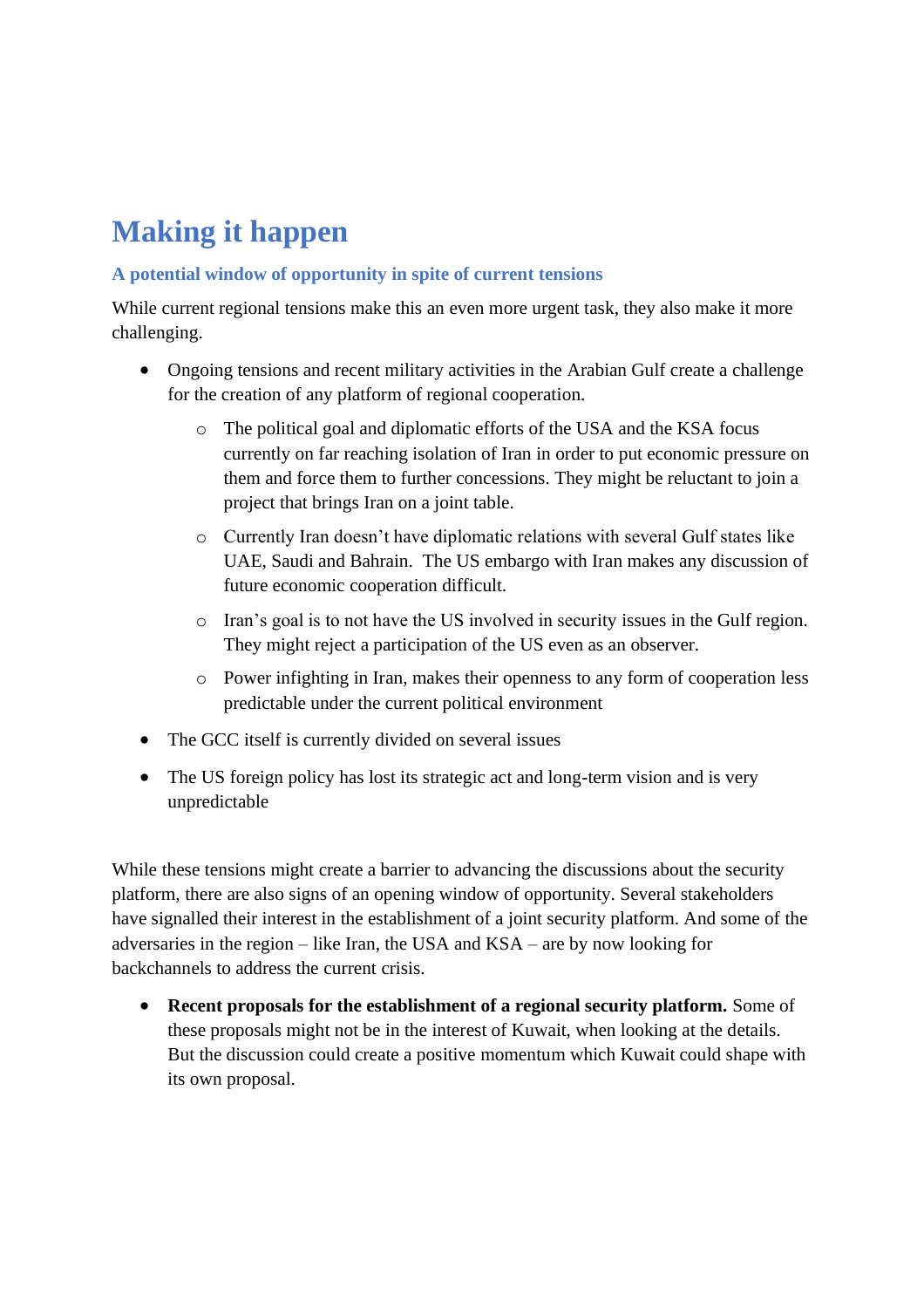- o *Iran.* President Hassan Rouhani proposed at the UN General Assembly (Sept 25th, 2019) a "Coalition of Hope" for countries directly affected by the developments in the Persian Gulf and the Strait of Hormuz. <sup>1</sup>
	- Some of the element would mirror the CSCE process.
	- It would provide a platform for "various venues for cooperation", such as the collective supply of energy security, freedom of navigation and free transfer of oil and other resources to and from the Strait of Hormuz and beyond.
	- Publicly it sounds as if the Iranian President wants this as a regional platform, in order to keep the USA out. However, he might stress this for internal political reasons and Iran might still be open to have the USA and other super-powers involved.
- o *Russia.* In June Russia suggested the creation of a Security and Cooperation Organization in the Persian Gulf (PGSCO) that would include, in addition to the Gulf countries, Russia, China, the USA, the EU, India and other stakeholders as observers or associated members.<sup>2</sup>
- o *China* supported the Russian initiative.<sup>3</sup>
- o The *UAE* had started a discussion about the establishment of such a security platform 5 years ago led by the Ministry of Foreign Affairs. However, it was stopped in the concept phase given the rising tensions at this point in time.
- *USA.* Given the current crisis, the USA is interested in **creating an informal backchannel** to talk to the Iranians on the topics of conflict. Also given the 2020 election, the US government might be happy to be able to show early signs of potential diplomatic ways to solve the current conflict. The Kuwait model could even be packaged as a "grand bargain", a deal which is superior to just solving one of the issues on its own.

### **A careful communication**

Given these recent efforts of Iran to establish an Iran led regional security platform, there is a risk that a Kuwait initiative would be perceived by the USA and KSA as if Kuwait is just following the Iranian or Russian lead and "falls into their trap."

<sup>3</sup> <https://tass.com/world/1070312>

<sup>1</sup> <https://news.un.org/en/story/2019/09/1047472>

<sup>2</sup> <https://www.voltairenet.org/article207131.html>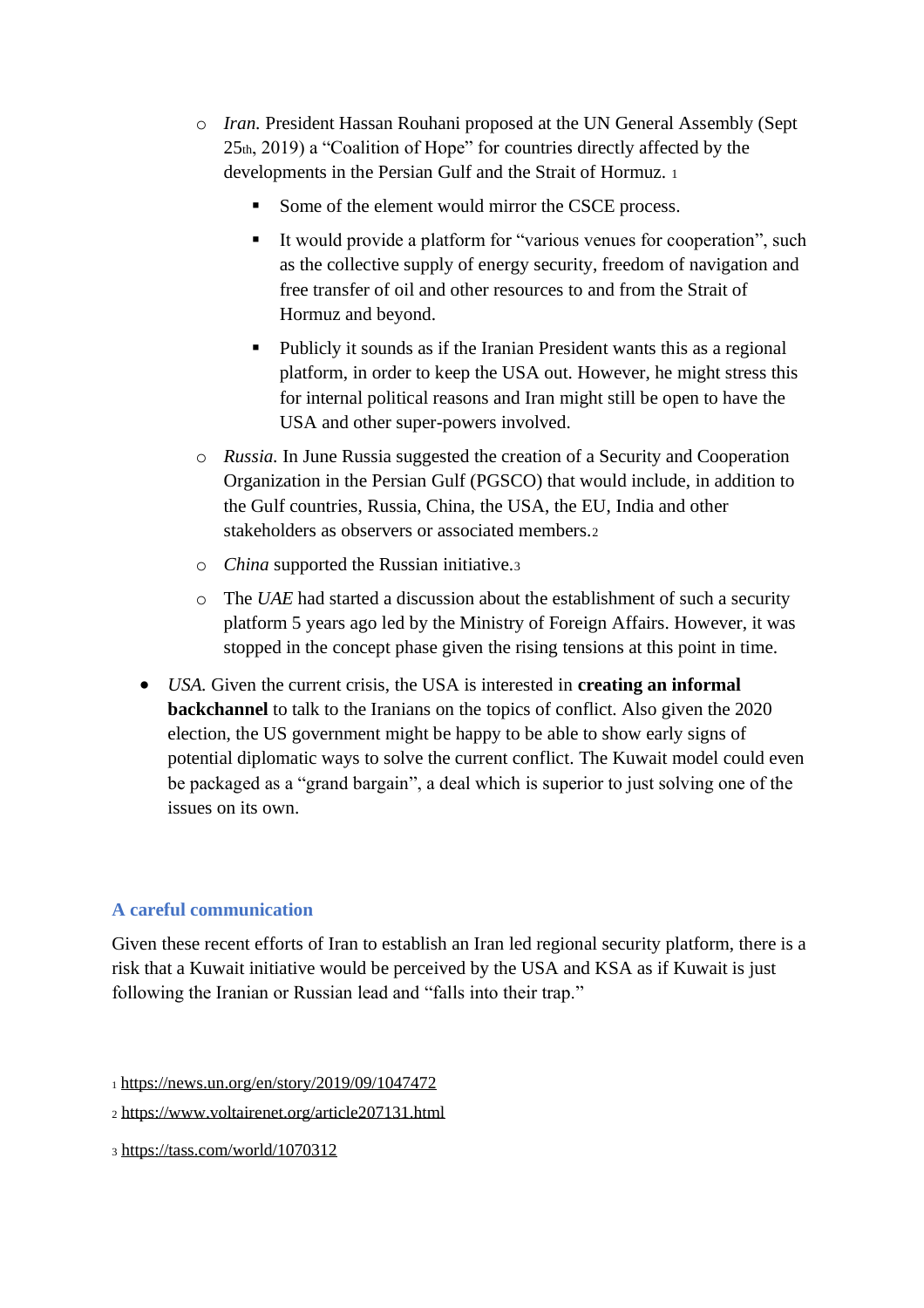It will therefore be important that Kuwait presents its own proposal as a counter- offer to those proposals with some different elements. It is an offer which is complementary to the Kuwait's and the region's current security arrangement, meaning a strong GCC plus a reliable partnership with the US and other western powers (See attachment 1 concerning Kuwait's three pillar security strategy as suggested by the Vision 2035).

In general, **Kuwait is well positioned as an initiator** of such an effort.

- Even though considered as moderate, Kuwait has a good standing both within the USA and the GCC.
- His Highness the Amir is rightfully credited as one of the voices of reason and deescalation in the region with a sincere interest in creating win-win situations for all players involved.
- Kuwait already hosts one of the intergovernmental organisations that addresses vital cross border issues in the wider Gulf region: the "Regional Organization for the of Marine Environment" (ROPME) has representative of the GCC countries as well as Iran and Iraq working together in spite of all the current diplomatic and military tensions.

However, Kuwait should still seek support within the GCC early on. When presenting it to the USA or other international partners it would be advantageous to have it as an initiative which has already a strong support from some or all GCC partners, or is potentially even cosponsored by 2 countries, like Kuwait plus Abu Dhabi. Such an approach would make it more credible especially to the Americans.

### **A phased approach to bring stakeholders gradually on board**

Because of these tensions, the set-up of the OSCG will not be an easy task. In order to convince key players to participate in such a platform, the build-up needs to happen in phases and apply certain principles.

- The initiative should be well prepared and tested out with Kuwait's strategic partners before any official announcement. Otherwise it might be perceived as just one of many ideas to be discussed instead of a serious project.
- It is important to present the proposal as a holistic concept. It would address topics where regional coordination is vital for the peaceful and healthy development of the region, like environmental protection or security. But it would also identify opportunities of coordination with a huge upside potential, for example in economic development, if solutions in the other areas can be found.
- It should start with a core group of the wider Gulf region: the GCC states, Iraq, Iran plus the international observers. Over time and after the platform has been stabilized, other partners can join.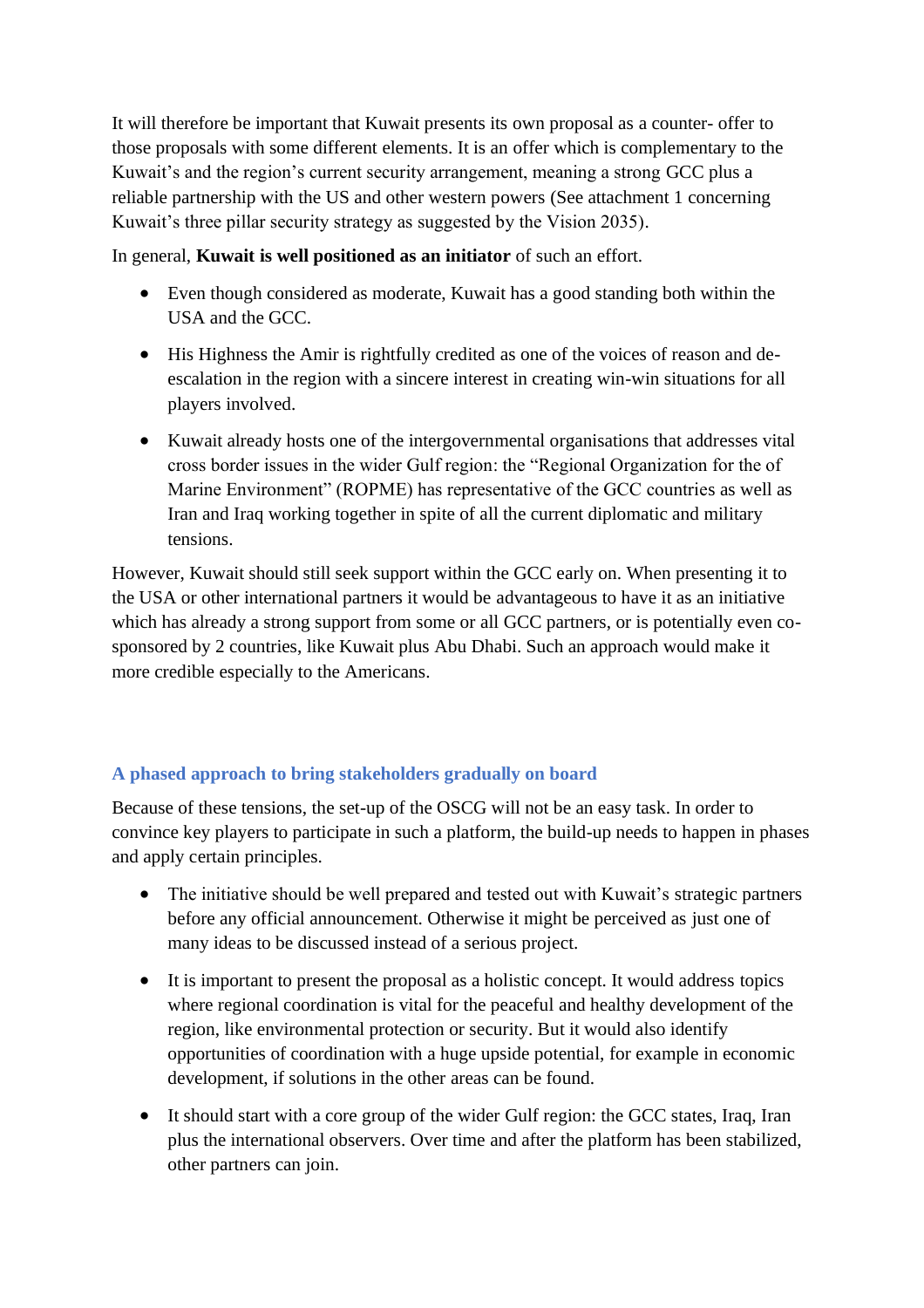• Initially the focus could lie on less contentious and more technical areas, where coordination and decisions can be reach easier, like environmental protection and climate change adaptation.

## **Preparing the launch**

### **Phase 1: Preparing the concept**

During the preparation of the concept, Kuwait should understand the experience of similar bodies in this area and translate those into the concept of the OSCG.

- Learn lessons from other regional platforms about set-up, processes and principles of such an organization. This could include:
	- o Organisations should include the CSCE, ASEAN, *"South Asian Association for Regional Cooperation" (SAARC), Shanghai Cooperation Organisation.* Information can be gathered through visits and interviews and potentially of a closed workshop with representations from different organisations.
	- o Similarly Think Tanks and academic institutions should be approached to share their knowledge. An example would be the *OSCE-Research Centre (CORE)* at the Institute for Peace Research and Security Policy at the University of Hamburg
	- o Interview with the UAE Ministry of Foreign Affairs to understand their previous efforts and the limitations they found.
	- o Review experience of the "Regional Organization for the of Marine Environment" (ROPME)
- Develop and detail processes, organizational set-up, governance and budget of the organization
	- o Details and suggestions will have to be provided both for the overall set-up of the OSCG but also for the focus and processes of the technical working groups.
	- o At this stage it will be important to provide alternative options for the key questions including the pros and cons. This will enable the Kuwaiti negotiation leader to have informed discussions
- Set-up a Kuwaiti task force to lead the negotiation process
- Start the stakeholder involvement with Kuwait's allies in the GCC and USA.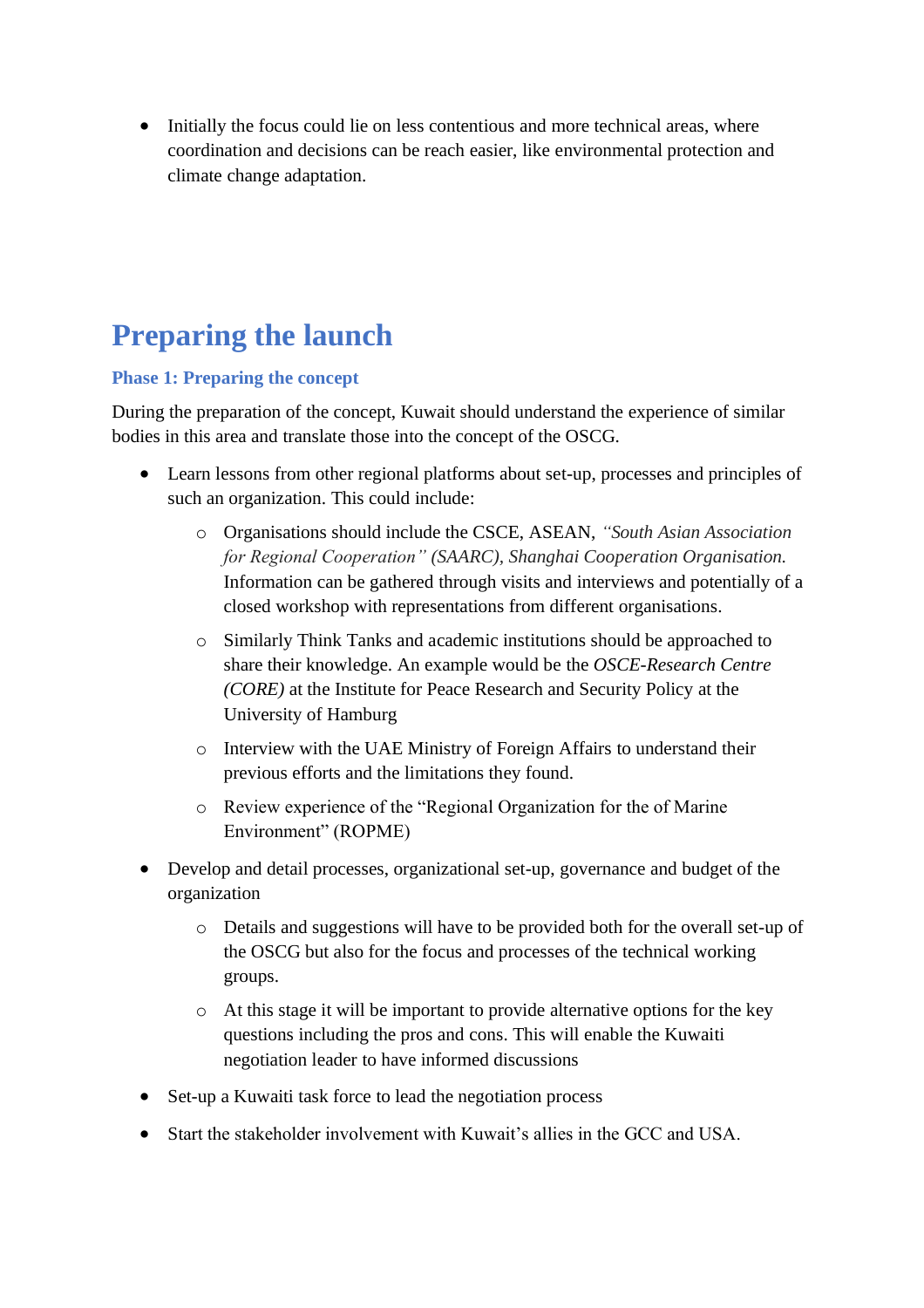- o This will involve exploratory meetings where the ideas will be discussed and potentially adjusted.
- o For the USA it might include meetings with opinion shapers and decision makers from different political institutions like the White House, the US Department of State, congressmen from both parties
- Prepare communication strategy for outreach to Iraq, Iran, international observers

### **Phase 2: Getting all stakeholders on board**

- Start bilateral discussion with Iraq and Iran. Understand their perspective and try to address their concerns.
- Start bilateral discussion with international observers, like China, Russia, P5+1 states
- Set-up an OSCG secretariat and technical working group
	- o Review and potentially adjust overall concept
	- o Draw-up necessary documentation, decisions to be taken
- Prepare the first OSCG conference

### **Phase 3: First conference**

The objective of the first conference would be to agree on the principles of the new organization or process, high level processes and procedures as well as the focus of the working groups. This conference needs to be well prepared, agreement to key decisions should be reach ahead of the conference and the technical working groups be selected so that they can start working right away.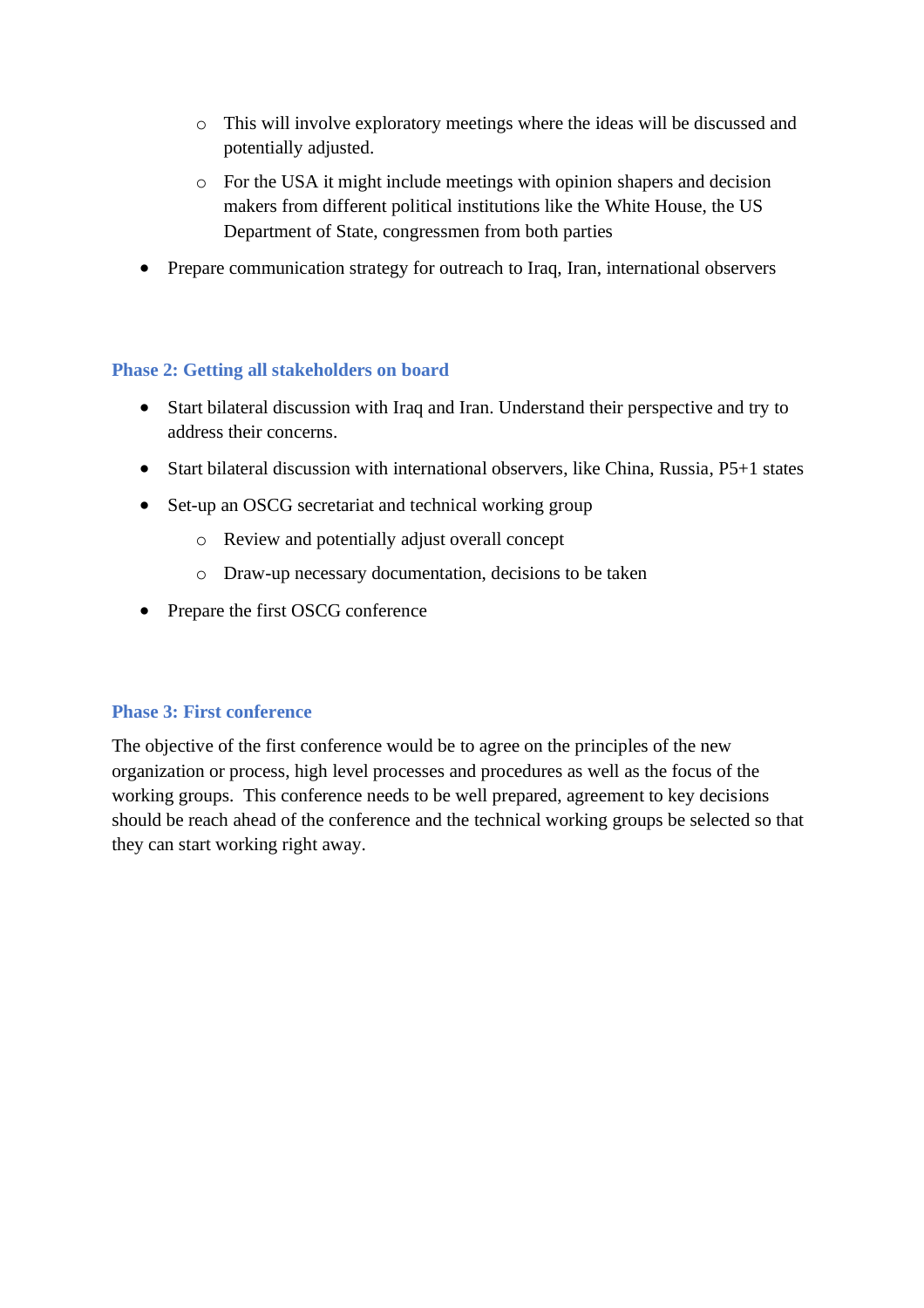# **Appendix 1**

### **Kuwait's three pillar security strategy – excerpt from the "Kuwait Vision 2035"**

Kuwait 's international policy needs to provide the peace and stability which should foster the achievement of Vision 2035's ambitions:

A three-pillar security strategy:

- 1. Kuwait should continue to build on its alliance with the USA while diversifying its partnerships with other NATO allies and the emerging powers of Asia (China and India).
- 2. Kuwait should continue its efforts to strengthen the GCC for economic and security reasons, particularly by proposing to work towards a mutual security guarantee and greater economic cooperation on the world stage.
- 3. Kuwait should pioneer a framework in which any regional differences can be resolved peacefully. Creating an Organisation for Security and Cooperation in the Gulf (OSCG) - a regional security organisation in the style of the Conference for Security and Economic Cooperation in Europe<sup>1</sup> - may be the best way to achieve this.

…

The Conference for Security and Cooperation in Europe (CSCE), or Helsinki Process, played a key role during the Cold War in ensuring that disputes were settled peacefully. The Conference both started the process of mutual disarmament in Europe; and included a set of cultural and human rights goals which set in motion a process of democratisation and respect for human rights that culminated with the fall of the Berlin Wall.

In the same way, the charter of an Organisation for Security and Cooperation in the Gulf‖ (OSCG) would need some basic premises that ensure security for all members, such as:

- Respect for sovereign rights
- Territorial integrity of states and inviolability of borders
- Refraining from the use of force or the threat thereof
- Peaceful settlement of disputes
- Non-intervention in internal affairs
- Respect for human rights

Additionally, the organisation would have to promote security cooperation in myriad ways. As a starting point, a basic security cooperation agenda might include: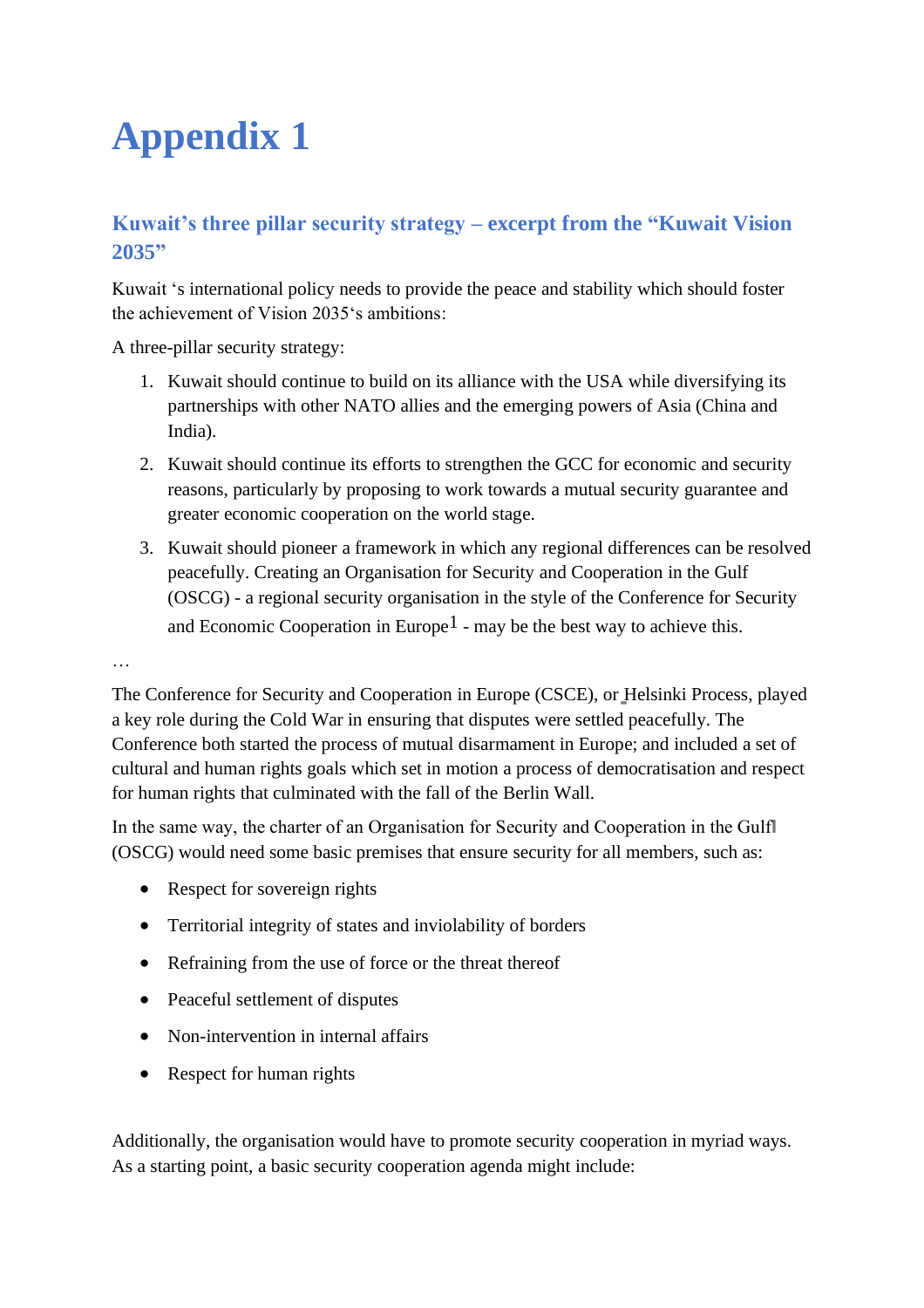- Early warning systems
- Arms control
- Conflict prevention and crisis management
- Border security
- International policing
- Combating terrorism
- Environmental security

The OSCG could also facilitate economic, scientific, cultural and environmental exchanges among member states. For example, the organisation could establish practical cross-regional working groups on topics such as climate change, human rights, education, culture and media.

Kuwait should take the initiative in proposing this new body, starting by building support for it in the GCC and with the five Permanent members of the UN Security Council. It is always difficult to agree which countries should be excluded from such new international bodies at their inception, but a good precedent has been pointed out in the form of the Expanded Iraq Neighbours Group which met in Kuwait in April 2008. Iraq has made it clear that it has no objection to participating in a regional organisation, but it is no longer prepared to participate in one that is focussed particularly on one country. This would therefore be a good moment to propose the transformation of the Expanded Group into a CSCG. Its members would be the GCC, Iran, Iraq, Jordan, Egypt, Turkey as well as the Arab League, the UN, the P5 and the EU.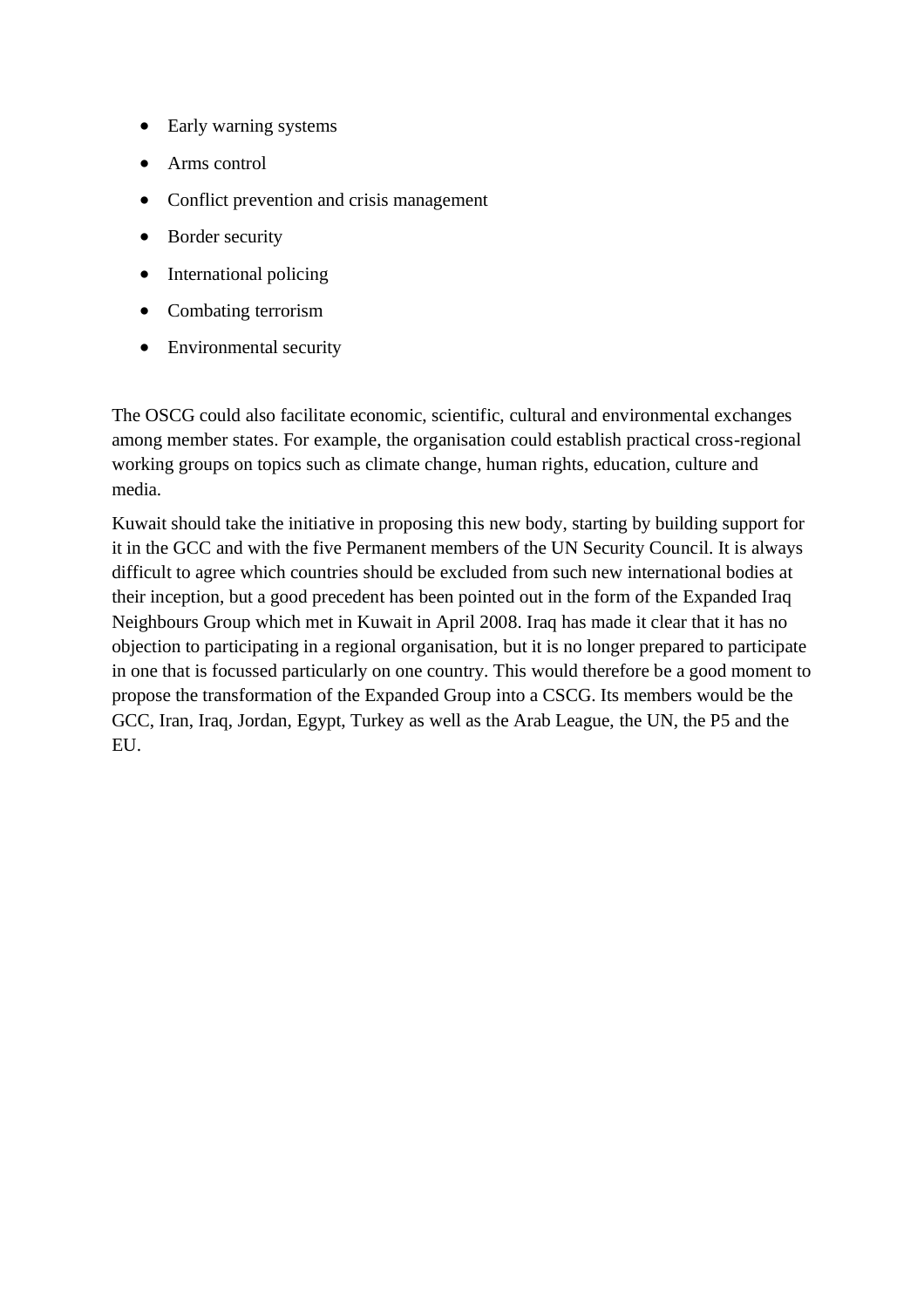# **Appendix 2**

### **Benefits of the CSCE to the participants – from: In: Multilateral regional security - OSCE experiences and lessons, by Hans J. Giessmann**

The CSCE, though being comprehensive and inclusive, was based on equality and flexibility, on political will and consensus of all participating States, and it was from the very outset a lean structure in the true sense of the word. Being hardly more than a conference mechanism at first, the CSCE provided the participants with three assets that had not existed before.

- First, a **normative code of conduct** that was accepted by all participants helped strengthen the idea of a common regional identity, independent of existing politicomilitary confrontation and ideological opposition. The recognition of transparent norms and common principles in their state-to-state relations created a framework, by which the participating States for the first time could develop stable, flexible patterns of bilateral, sub-regional and regional co-operation. Also, such a framework provided a somewhat verifiable code for handling diverging interests among the participants. More importantly, however, the political commitment of the governments of Eastern European states to adhere to specific norms and principles gave the people within these states the opportunity to address issues related to these norms to their governments. Hence, it became more difficult for any government to bluntly violate the Helsinki norms, also in its domestic politics, for domestic behaviour of all governments could now be measured against their public commitments. Besides, the Helsinki norms encouraged more and more people in Eastern and Central Europe to speak up and to call upon their governments to cope with their own commitments. In fact, it can be argued that the CSCE norms sowed the seeds of peaceful transformation, which took place a decade later.
- Secondly, the CSCE opened up **venues for permanent channels of a multi-layered and multilateral communication** between the participating States. As important, the meetings took place regularly, by which the partners were not only given the opportunity to address matters of dispute early and pro-actively, but also by which any measure was fed-back multilaterally, and decision-making and enforcement could be verified and controlled. Regular meetings helped the participants to get to know and understand each other, to overcome distrust and to create growing confidence among them, thereby facilitating solutions for even difficult and sensitive issues.
- Thirdly, the comprehensive CSCE agenda was prospective. It provided not only **a wide range of fields for co-operation**, but created a **long-term vision for such co-operation**, independent of progress in each of the individual fields. Three inter-related topics were put into separate baskets: security dialogue and military confidence building; economic co-operation; and human rights and humanitarian issues. The basket-construction of the CSCE provided leverage to the participating States for linking different issues, when